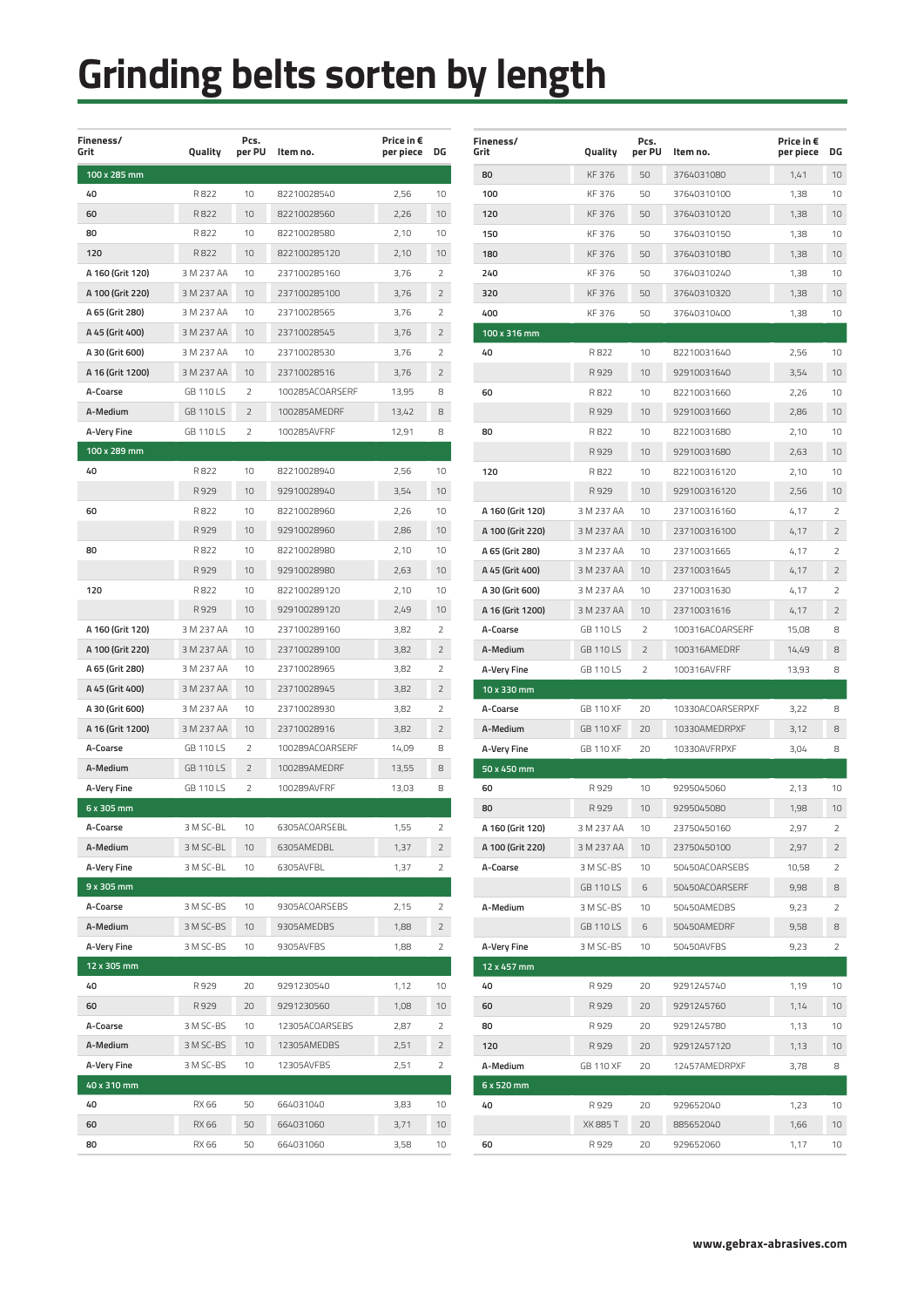| Fineness/<br>Grit | Quality          | Pcs.<br>per PU | Item no.         | Price in €<br>per piece | DG              |
|-------------------|------------------|----------------|------------------|-------------------------|-----------------|
| 60                | <b>XK 885 T</b>  | 20             | 885652060        | 1,45                    | 10              |
| 80                | R 929            | 20             | 929652080        | 1,15                    | 10              |
|                   | XK 885 T         | 20             | 885652080        | 1,39                    | 10              |
| 120               | R 929            | 20             | 9296520120       | 1,15                    | 10              |
|                   | <b>XK 885 T</b>  | 20             | 8856520120       | 1,37                    | 10              |
| A 160 (Grit 120)  | 3 M 237 AA       | 20             | 2376520160       | 0,82                    | 2               |
| A 100 (Grit 220)  | 3 M 237 AA       | 20             | 2376520100       | 0,82                    | 2               |
| A 65 (Grit 280)   | 3 M 237 AA       | 20             | 237652065        | 0,82                    | 2               |
| A 45 (Grit 400)   | 3 M 237 AA       | 20             | 237652045        | 0,82                    | 2               |
| A-Coarse          | 3 M SC-BL        | 10             | 6520ACOARSEBL    | 2,65                    | 2               |
|                   | <b>GB 110 XF</b> | 20             | 6520ACOARSERPXF  | 4,25                    | 8               |
| A-Medium          | 3 M SC-BL        | 10             | 6520AMEDBL       | 2,34                    | $\overline{2}$  |
|                   | <b>GB 110 XF</b> | 20             | 6520AMEDRPXF     | 4,12                    | 8               |
| A-Very Fine       | 3 M SC-BL        | 10             | 6520AVFBL        | 2,34                    | 2               |
|                   | <b>GB 110 XF</b> | 20             | 6520AVFRPXF      | 3.99                    | 8               |
| 12 x 520 mm       |                  |                |                  |                         |                 |
| 40                | R929             | 20             | 9291252040       | 1,23                    | 10              |
|                   | XK 885 T         | 20             | 8851252040       | 1,66                    | 10              |
| 60                | R929             | 20             | 9291252060       | 1,17                    | 10              |
|                   | XK 885 T         | 20             | 8851252060       | 1,45                    | 10              |
| 80                | R929             | 20             | 9291252080       | 1,15                    | 10              |
|                   | XK 885 T         | 20             | 8851252080       | 1,39                    | 10              |
| 120               | R 929            | 20             | 92912520120      | 1,15                    | 10              |
|                   | XK 885 T         | 20             | 88512520120      | 1,37                    | 10              |
| A 160 (Grit 120)  | 3 M 237 AA       | 20             | 23712520160      | 1,65                    | 2               |
| A 100 (Grit 220)  | 3 M 237 AA       | 20             | 23712520100      | 1,65                    | 2               |
| A 65 (Grit 280)   | 3 M 237 AA       | 20             | 2371252065       | 1,65                    | 2               |
| A 45 (Grit 400)   | 3 M 237 AA       | 20             | 2371252045       | 1,65                    | $\overline{2}$  |
| A 30 (Grit 600)   | 3 M 237 AA       | 20             | 2371252030       | 1,65                    | 2               |
| A-Coarse          | 3 M SC-BS        | 10             | 12520ACOARSEBS   | 4.90                    | 2               |
|                   | <b>GB 110 XF</b> | 10             | 12520ACOARSERPXF | 4,25                    | 8               |
| A-Medium          | 3 M SC-BS        | 10             | 12520AMEDBS      | 4,27                    | $\overline{2}$  |
|                   | <b>GB 110 XF</b> | 10             | 12520AMEDRPXF    | 4,12                    | 8               |
| A-Very Fine       | 3 M SC-BS        | 10             | 12520AVFBS       | 4,27                    | 2               |
|                   | <b>GB 110 XF</b> | 10             | 12520AVFRPXF     | 3,99                    | 8               |
| 16 x 520 mm       |                  |                |                  |                         |                 |
| 40                | R929             | 20             | 9291652040       | 1,41                    | 10              |
|                   | XK 885 T         | 20             | 8851652040       | 2,12                    | 10              |
| 60                | R 929            | 20             | 9291652060       | 1,32                    | 10              |
|                   | XK 885 T         | 20             | 8851652060       | 1,79                    | 10              |
| 80                | R 929            | 20             | 9291652080       | 1,28                    | 10 <sup>1</sup> |
|                   | XK 885 T         | 20             | 8851652080       | 1,68                    | 10              |
| 120               | R 929            | 20             | 92916520120      | 1,28                    | 10 <sup>1</sup> |
|                   | XK 885 T         | 20             | 88516520120      | 1,65                    | 10              |
| A-Coarse          | 3 M SC-BS        | 10             | 16520ACOARSEBS   | 6,53                    | 2               |
| A-Medium          | 3 M SC-BS        | 10             | 16520AMEDBS      | 5,70                    | 2               |
|                   | <b>GB 110 XF</b> | 20             | 16520AMEDRPXF    | 5,03                    | 8               |
| A-Very Fine       | 3 M SC-BS        | 10             | 16520AVFBS       | 5,70                    | 2               |
|                   | GB 110 XF        | 20             | 16520AVFRPXF     | 4,84                    | 8               |
|                   |                  |                |                  |                         |                 |

| <b>Fineness/</b><br>Grit | Quality          | Pcs.<br>per PU | Item no.         | Price in €<br>per piece | DG             |
|--------------------------|------------------|----------------|------------------|-------------------------|----------------|
| $19x$ 520 mm             |                  |                |                  |                         |                |
| 40                       | R 929            | 20             | 9291952040       | 1,41                    | 10             |
| 60                       | R929             | 20             | 9291952060       | 1,32                    | 10             |
| 80                       | R 929            | 20             | 9291952080       | 1,28                    | 10             |
| A-Coarse                 | 3 M SC-BS        | 5              | 19520ACOARSEBS   | 7,76                    | 2              |
| A-Medium                 | 3 M SC-BS        | 5              | 19520AMEDBS      | 6,77                    | 2              |
|                          | <b>GB 110 XF</b> | 10             | 19520AMEDRPXF    | 5,03                    | 8              |
| A-Very Fine              | 3 M SC-BS        | 5              | 19520AVFBS       | 6,77                    | 2              |
| 9 x 533 mm               |                  |                |                  |                         |                |
| 40                       | R 929            | 20             | 929953340        | 1,24                    | 10             |
|                          | <b>XK 885 T</b>  | 20             | 885953340        | 1,68                    | 10             |
| 60                       | R929             | 20             | 929953360        | 1,17                    | 10             |
|                          | <b>XK 885 T</b>  | 20             | 885953360        | 1,47                    | 10             |
| 80                       | R929             | 20             | 929953380        | 1,15                    | 10             |
|                          | <b>XK 885 T</b>  | 20             | 885953380        | 1,41                    | 10             |
| 120                      | R929             | 20             | 9299533120       | 1,15                    | 10             |
|                          | <b>XK 885 T</b>  | 20             | 8859533120       | 1,38                    | 10             |
| A 160 (Grit 120)         | 3 M 237 AA       | 20             | 2379533160       | 1,27                    | 2              |
| A 100 (Grit 220)         | 3 M 237 AA       | 20             | 2379533100       | 1,27                    | $\overline{2}$ |
| A 65 (Grit 280)          | 3 M 237 AA       | 20             | 237953365        | 1,27                    | 2              |
| A 45 (Grit 400)          | 3 M 237 AA       | 20             | 237953345        | 1,27                    | 2              |
| A 30 (Grit 600)          | 3 M 237 AA       | 20             | 237953330        | 1,27                    | 2              |
| A-Coarse                 | GB 110 XF        | 10             | 9533ACOARSERPXF  | 4,33                    | 8              |
| A-Medium                 | <b>GB 110 XF</b> | 10             | 9533AMEDRPXF     | 4,18                    | 8              |
| A-Very Fine              | <b>GB 110 XF</b> | 10             | 9533AVFRPXF      | 4,05                    | 8              |
| 12 x 533 mm              |                  |                |                  |                         |                |
| 40                       | R929             | 20             | 9291253340       | 1,24                    | 10             |
|                          | <b>XK 885 T</b>  | 20             | 8851253340       | 1,68                    | 10             |
| 60                       | R929             | 20             | 9291253360       | 1,17                    | 10             |
|                          | XK 885 T         | 20             | 8851253360       | 1,47                    | 10             |
| 80                       | R 929            | 20             | 9291253380       | 1,15                    | 10             |
|                          | <b>XK 885 T</b>  | 20             | 88512533120      | 1,41                    | 10             |
| 120                      | XK 885 T         | 20             | 88512533120      | 1,38                    | 10             |
| 30 x 533 mm              |                  |                |                  |                         |                |
| 40                       | R 929            | 10             | 9293053340       | 2,13                    | 10             |
|                          | XK 885 T         | 10             | 8853053340       | 2,77                    | 10             |
| 60                       | R 929            | 10             | 9293053360       | 1,80                    | 10             |
|                          | XK 885 T         | 10             | 8853053360       | 2,26                    | 10             |
| 80                       | R 929            | 10             | 9293053380       | 1,69                    | 10             |
|                          | XK 885 T         | 10             | 8853053380       | 2,09                    | 10             |
| 120                      | R929             | 10             | 92930533120      | 1,66                    | 10             |
|                          | XK 885 T         | 10             | 88530533120      | 2,03                    | 10             |
| A 160 (Grit 120)         | 3 M 237 AA       | 10             | 23730533160      | 2,11                    | 2              |
| A 100 (Grit 220)         | 3 M 237 AA       | 10             | 23730533100      | 2,11                    | 2              |
| A 65 (Grit 280)          | 3 M 237 AA       | 10             | 2373053365       | 2,11                    | 2              |
| A 45 (Grit 400)          | 3 M 237 AA       | 10             | 2373053345       | 2,11                    | 2              |
| A 30 (Grit 600)          | 3 M 237 AA       | 10             | 2373053330       | 2,11                    | 2              |
| A-Coarse                 | 3 M SC-BS        | 5              | 30533ACOARSEBS   | 7,52                    | 2              |
|                          | GB 110 XF        | 5              | 30533ACOARSERPXF | 7,24                    | 8              |
| A-Medium                 | 3 M SC-BS        | 5              | 30533AMEDBS      | 6,56                    | 2              |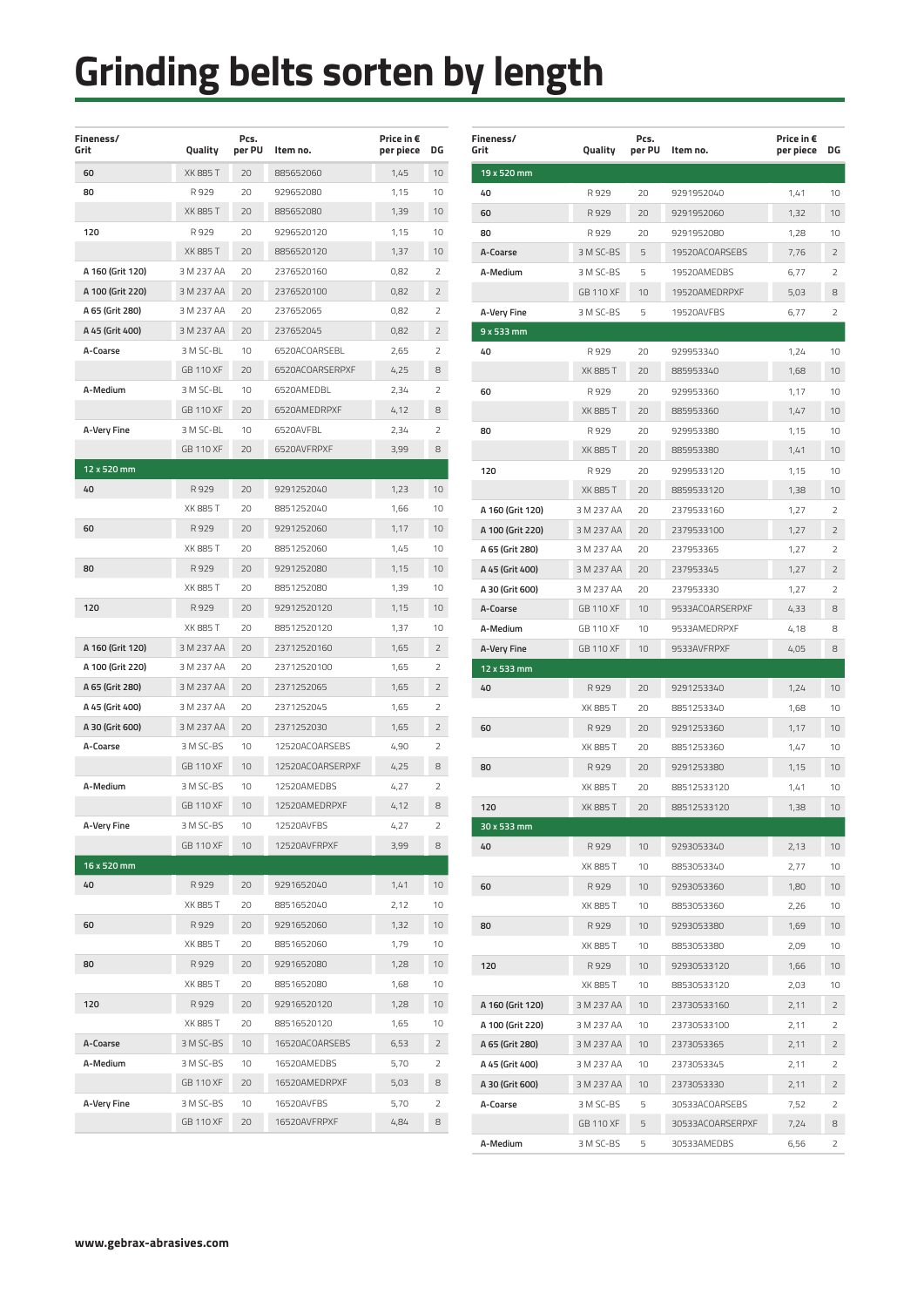| Fineness/<br>Grit  | Quality          | Pcs.<br>per PU | Item no.         | Price in €<br>per piece | DG             |
|--------------------|------------------|----------------|------------------|-------------------------|----------------|
| A-Medium           | <b>GB 110 XF</b> | 5              | 30533AMEDRPXF    | 6,86                    | 8              |
| A-Very Fine        | 3 M SC-BS        | 5              | 30533AVFBS       | 6,56                    | 2              |
|                    | <b>GB 110 XF</b> | 5              | 30533AVFRPXF     | 6,66                    | 8              |
| yellow             | PN 721           | 5              | 72130533         | 4.48                    | $\overline{2}$ |
| 6 x 610 mm         |                  |                |                  |                         |                |
| 40                 | XK 885 T         | 20             | 885661040        | 1,77                    | 10             |
| 60                 | <b>XK 885 T</b>  | 20             | 885661060        | 1,54                    | 10             |
| 80                 | XK 885 T         | 20             | 885661080        | 1.46                    | 10             |
| 120                | <b>XK 885 T</b>  | 20             | 8856610120       | 1,44                    | 10             |
| A-Coarse           | 3 M SC-BS        | 20             | 6610ACOARSEBS    | 2,87                    | 2              |
| A-Medium           | 3 M SC-BS        | 20             | 6610AMEDBS       | 2,51                    | 2              |
| A-Very Fine        | 3 M SC-BS        | 20             | 6610AVFBS        | 2,51                    | $\overline{2}$ |
| 13 x 610 mm        |                  |                |                  |                         |                |
| 40                 | R929             | 20             | 9291361040       | 1,36                    | 10             |
|                    | <b>XK 885 T</b>  | 20             | 8851361040       | 1,77                    | 10             |
| 60                 | R929             | 20             | 9291361060       | 1,27                    | 10             |
|                    | <b>XK 885 T</b>  | 20             | 8851361060       | 1,54                    | 10             |
| 80                 | R929             | 20             | 9291361080       | 1,25                    | 10             |
|                    | <b>XK 885 T</b>  | 20             | 8851361080       | 1,46                    | 10             |
| 120                | R929             | 20             | 92913610120      | 1,25                    | 10             |
|                    | <b>XK 885 T</b>  | 20             | 88513610120      | 1,44                    | 10             |
| A 160 (Grit 120)   | 3 M 237 AA       | 20             | 23713610160      | 2,09                    | 2              |
| A 100 (Grit 220)   | 3 M 237 AA       | 20             | 23713610100      | 2,09                    | 2              |
| A 65 (Grit 280)    | 3 M 237 AA       | 20             | 2371361065       | 2,09                    | 2              |
| A-Coarse           | 3 M SC-BS        | 20             | 13610ACOARSEBS   | 6,23                    | 2              |
|                    | <b>GB 110 XF</b> | 20             | 13610ACOARSERPXF | 4,76                    | 8              |
| A-Medium           | 3 M SC-BS        | 20             | 13610AMEDBS      | 5,43                    | $\overline{2}$ |
|                    | <b>GB 110 XF</b> | 20             | 13610AMEDRPXF    | 4,58                    | 8              |
| <b>A-Very Fine</b> | 3 M SC-BS        | 20             | 13610AVFBS       | 5,43                    | $\overline{2}$ |
| 30 x 610 mm        |                  |                |                  |                         |                |
| 40                 | R929             | 10             | 9293061040       | 2,28                    | 10             |
|                    | XK 885 T         | 10             | 8853061040       | 3,01                    | 10             |
| 60                 | R929             | 10             | 9293061060       | 1,91                    | 10             |
|                    | XK 885 T         | 10             | 8853061060       | 2,43                    | 10             |
| 80                 | R929             | 10             | 9293061080       | 1,78                    | 10             |
|                    | XK 885 T         | 10             | 8853061080       | 2,23                    | 10             |
| 120                | R929             | 10             | 92930610120      | 1,74                    | 10             |
|                    | XK 885 T         | 10             | 88530610120      | 2,17                    | 10             |
| A 160 (Grit 120)   | 3 M 237 AA       | 10             | 23730610160      | 2,42                    | 2              |
| A 100 (Grit 220)   | 3 M 237 AA       | 10             | 23730610100      | 2,42                    | 2              |
| A 65 (Grit 280)    | 3 M 237 AA       | 10             | 2373061065       | 2,42                    | 2              |
| A 45 (Grit 400)    | 3 M 237 AA       | 10             | 2373061045       | 2,42                    | 2              |
| A 30 (Grit 600)    | 3 M 237 AA       | 10             | 2373061030       | 2,42                    | 2              |
| A-Coarse           | 3 M SC-BS        | 5              | 30610ACOARSEBS   | 8,60                    | 2              |
|                    | <b>GB 110 XF</b> | 5              | 30610ACOARSERPXF | 8,10                    | 8              |
| A-Medium           | 3 M SC-BS        | 5              | 30610AMEDBS      | 7,50                    | 2              |
|                    | <b>GB 110 XF</b> | 5              | 30610AMEDRPXF    | 7,76                    | 8              |
| A-Very Fine        | 3 M SC-BS        | 5              | 30610AVFBS       | 7,50                    | 2              |
|                    | GB 110 XF        | 5              | 30610AVFRPXF     | 7,44                    | 8              |
| yellow             | PN 721           | 5              | 72130610         | 5,12                    | 2              |

| <b>Fineness/</b><br>Grit | Quality           | Pcs.<br>per PU | Item no.                 | Price in €<br>per piece | DG              |
|--------------------------|-------------------|----------------|--------------------------|-------------------------|-----------------|
| 40 x 618 mm              |                   |                |                          |                         |                 |
| 40                       | XK 885 T          | 10             | 8854061840               | 3,74                    | 10              |
| 60                       | <b>XK 885 T</b>   | 10             | 8854061860               | 2,95                    | 10              |
| 80                       | XK 885 T          | 10             | 8854061880               | 2,70                    | 10              |
| 120                      | XK 885 T          | 10             | 88540618120              | 2,60                    | 10              |
| A 160 (Grit 120)         | 3 M 237 AA        | 10             | 23740618160              | 3,26                    | 2               |
| A 100 (Grit 220)         | 3 M 237 AA        | 10             | 23740618100              | 3,26                    | $\overline{2}$  |
| A 65 (Grit 280)          | 3 M 237 AA        | 10             | 2374061865               | 3,26                    | 2               |
| A-Coarse                 | <b>GB 110 XF</b>  | 5              | 40618ACOARSERPXF         | 10,44                   | 8               |
| A-Medium                 | <b>GB 110 XF</b>  | 5              | 40618AMEDRPXF            | 9,98                    | 8               |
| A-Very Fine              | <b>GB 110 XF</b>  | 5              | 40618AVFRPXF             | 9,53                    | 8               |
| 6 x 650 mm               |                   |                |                          |                         |                 |
| 40                       | R929              | 20             | 929665040                | 1,30                    | 10              |
|                          | XK 885 T          | 20             | 885665040                | 1,83                    | 10              |
| 60                       | R929              | 20             | 929665060                | 1,23                    | 10              |
|                          | XK 885 T          | 20             | 885665060                | 1,59                    | 10              |
| 80                       | R929              | 20             | 929665080                | 1,20                    | 10              |
|                          | XK 885 T          | 20             | 885665080                | 1,50                    | 10              |
| 120                      | R929              | 20             | 9296650120               | 1,20                    | 10              |
|                          | XK 885 T          | 20             | 8856650120               | 1.47                    | 10              |
| A 160 (Grit 120)         | 3 M 237 AA        | 20             | 2376650160               | 1,03                    | 2               |
| A 100 (Grit 220)         | 3 M 237 AA        | 20             | 2376650100               | 1,03                    | 2               |
| A 65 (Grit 280)          | 3 M 237 AA        | 20             | 237665065                | 1,03                    | 2               |
| A-Coarse                 | <b>GB 110 XF</b>  | 20             | 6650ACOARSERPXF          | 5,01                    | 8               |
| A-Medium                 | GB 110 XF         | 20             | 6650AMEDRPXF             | 4,84                    | 8               |
| A-Very Fine              | <b>GB 110 XF</b>  | 20             | 6650AVFRPXF              | 4,65                    | 8               |
| 12 x 650 mm              |                   |                |                          |                         |                 |
| 40                       | XK 885 T          | 20             | 8851265040               | 1,83                    | 10              |
| 60                       | XK 885 T          | 20             | 8851265060               | 1,59                    | 10              |
| 80                       | XK 885 T          | 20             | 8851265080               | 1,50                    | 10              |
| 120                      | <b>XK 885 T</b>   | 20             | 88512650120              | 1,47                    | 10              |
| A-Coarse                 | <b>GB 110 XF</b>  | 20             | 12650ACOARSERPXF         | 5,01                    | 10              |
| A-Medium                 | <b>GB 110 XF</b>  | 20             | 12650AMEDRPXF            | 4,84                    | 10              |
| A-Very Fine              | GB 110 XF         | 20             | 12650AVFRPXF             | 4,65                    | 10              |
| 15 x 650 mm              |                   |                |                          |                         |                 |
| 40                       | XK 885 T          | 20             | 8851565040               | 2,05                    | 10              |
| 60                       | XK 885 T          | 20             | 8851565060               | 1,74                    | 10              |
| 80                       | XK 885 T          | 20             | 8851565080               | 1,64                    | 10              |
| 120                      | XK 885 T          | 20             | 88515650120              | 1,61                    | 10              |
| A 160 (Grit 120)         | 3 M 237 AA        | 20             | 23715650160              | 2,57                    | 2               |
| A 100 (Grit 220)         | 3 M 237 AA        | 20             | 23715650100              | 2,57                    | 2               |
| A 65 (Grit 280)          | 3 M 237 AA        | 20             | 2371565065               | 2,57                    | 2               |
| A-Medium                 | <b>GB 110 XF</b>  | 10             | 15650AMEDRPXF            | 4,84                    | 8               |
| 35 x 650 mm              |                   |                |                          |                         |                 |
| 40                       | R 929             | 10             | 9293565040               | 2,61                    | 10              |
|                          | XK 885 T          | 10             | 8853565040               | 3,51                    | 10              |
| 60                       | R 929             | 10             | 9293565060               | 2,14                    | 10 <sup>°</sup> |
|                          | XK 885 T          | 10             | 8853565060               | 2,79                    | 10              |
| 80                       | R 929<br>XK 885 T | 10<br>10       | 9293565080<br>8853565080 | 1,99<br>2,55            | 10<br>10        |